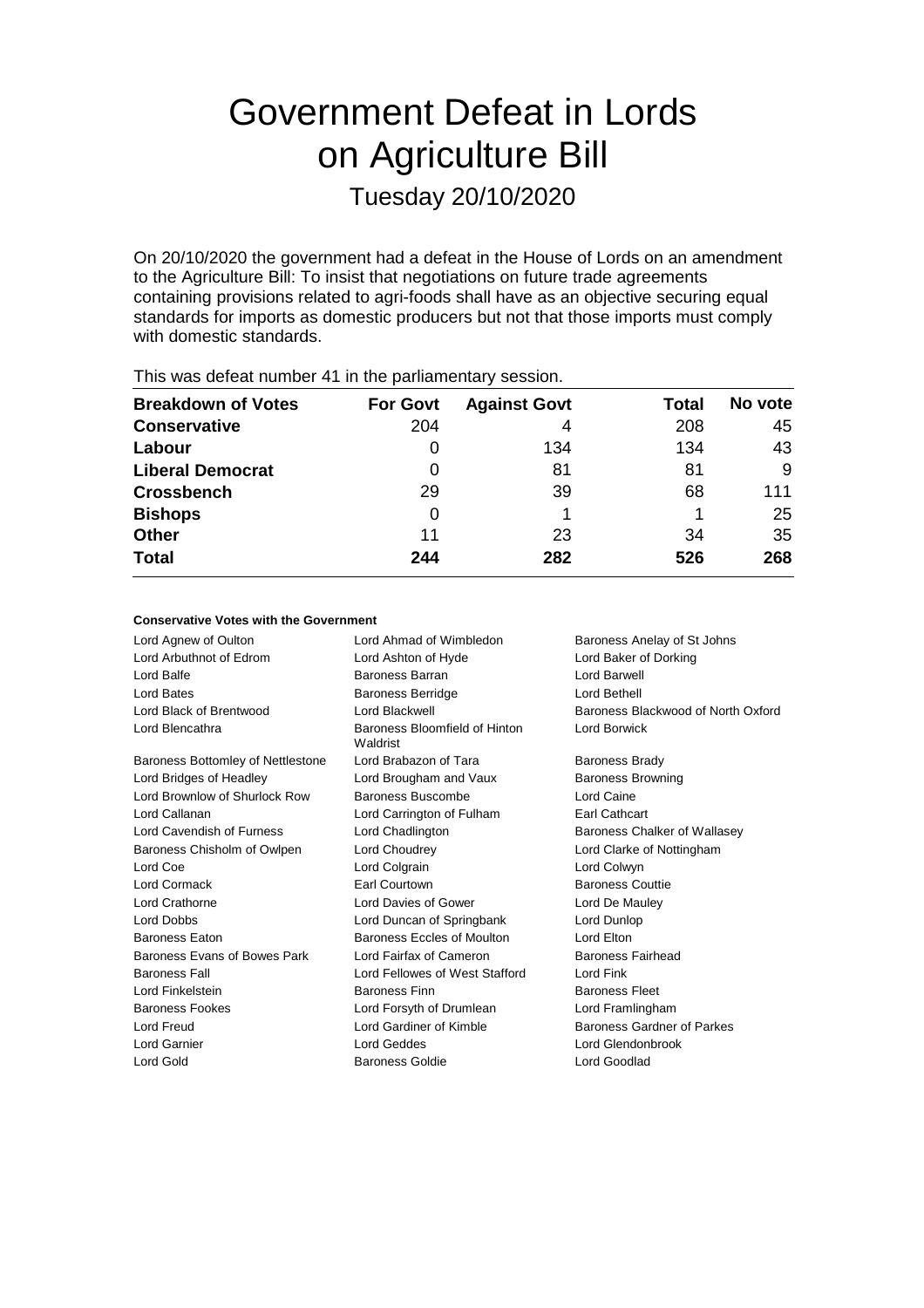Lord Grade of Yarmouth Lord Greenhalgh Lord Griffiths of Fforestfach Lord Grimstone of Boscobel Lord Hague of Richmond Viscount Hailsham Lord Hamilton of Epsom Lord Haselhurst Lord Hayward Baroness Helic Lord Henley Lord Herbert of South Downs Lord Hill of Oareford **Lord Hodgson of Astley Abbotts** Baroness Hooper Lord Horam Lord Howard of Lympne Lord Howard of Rising Earl Howe Lord Howell of Guildford Lord Hunt of Wirral Baroness Jenkin of Kennington Lord Jopling Lord Keen of Elie Lord King of Bridgwater Lord Kirkhope of Harrogate Lord Lamont of Lerwick Lord Lancaster of Kimbolton Lord Lang of Monkton Lord Lansley Lord Leigh of Hurley **Lord Lexden** Earl Lindsay Lord Lingfield **Earl Liverpool** Earl Liverpool **Lord Livingston of Parkhead** Lord Lucas Lord Mackay of Clashfern Lord Mancroft Baroness Manzoor Lord Marland Lord Marlesford Lord Maude of Horsham **Lord McColl of Dulwich Baroness McGregor-Smith** Lord McInnes of Kilwinning Lord McLoughlin Lord Mendoza Baroness Meyer **Baroness Mobarik** Baroness Mobarik Baroness Mone Duke of Montrose Baroness Morgan of Cotes Baroness Morris of Bolton Baroness Morrissey **Lord Moylan** Lord Moylan Lord Moynihan Lord Naseby **Lord Nash Baroness Neville-Jones** Baroness Neville-Rolfe **Baroness Nicholson of Winterbourne** Baroness Noakes Lord Northbrook Lord Norton of Louth Lord O'Shaughnessy Lord Parkinson of Whitley Bay **Lord Patten Communist Communist Parkinson Communist Penn** Lord Pickles **Baroness Pidding Lord Polak** Lord Polak Lord Popat Lord Porter of Spalding Lord Price Lord Rana **Lord Ranger Baroness Rawlings** Lord Ranger **Baroness Rawlings** Lord Reay Baroness Redfern Lord Renfrew of Kaimsthorn Lord Ribeiro Viscount Ridley Lord Risby Lord Robathan **Baroness Rock** Lord Rose of Monewden Baroness Sanderson of Welton Lord Sarfraz Lord Sassoon Baroness Sater **Baroness Scott of Bybrook** Baroness Seccombe Lord Selkirk of Douglas Baroness Shackleton of Belgravia Lord Sharpe of Epsom Lord Sheikh **Baroness Shephard of Northwold** Lord Sherbourne of Didsbury Baroness Shields **Lord Shinkwin** Earl Shrewsbury Lord Smith of Hindhead **Baroness Stedman-Scott** Lord Sterling of Plaistow Lord Strathclyde **Baroness Stroud** Baroness Sugg Lord Suri Lord Swinfen Lord Taylor of Holbeach Lord Trefgarne **Viscount Trenchard** Lord True Lord Tugendhat Viscount Ullswater Lord Vaizey of Didcot Baroness Vere of Norbiton Baroness Verma Lord Vinson Lord Wakeham **Lord Waldegrave of North Hill** Baroness Warsi Lord Wei Lord Wharton of Yarm Lord Whitby Baroness Wilcox Lord Willetts Lord Wolfson of Aspley Guise Baroness Wyld Lord Young of Cookham Viscount Younger of Leckie

### **Conservative Votes against the Government**

Earl Arran Lord Deben Lord Glenarthur Baroness Hodgson of Abinger

### **Labour Votes with the Government**

|  |  |  |  | <b>Labour Votes against the Government</b> |
|--|--|--|--|--------------------------------------------|
|--|--|--|--|--------------------------------------------|

Lord Adonis Lord Alli Baroness Amos Baroness Andrews Baroness Armstrong of Hill Top Lord Bach Baroness Bakewell Lord Bassam of Brighton Lord Beecham Lord Berkeley **Baroness Billingham** Lord Blunkett Lord Boateng **Lord Bradley Lord Bradley Lord Bragg**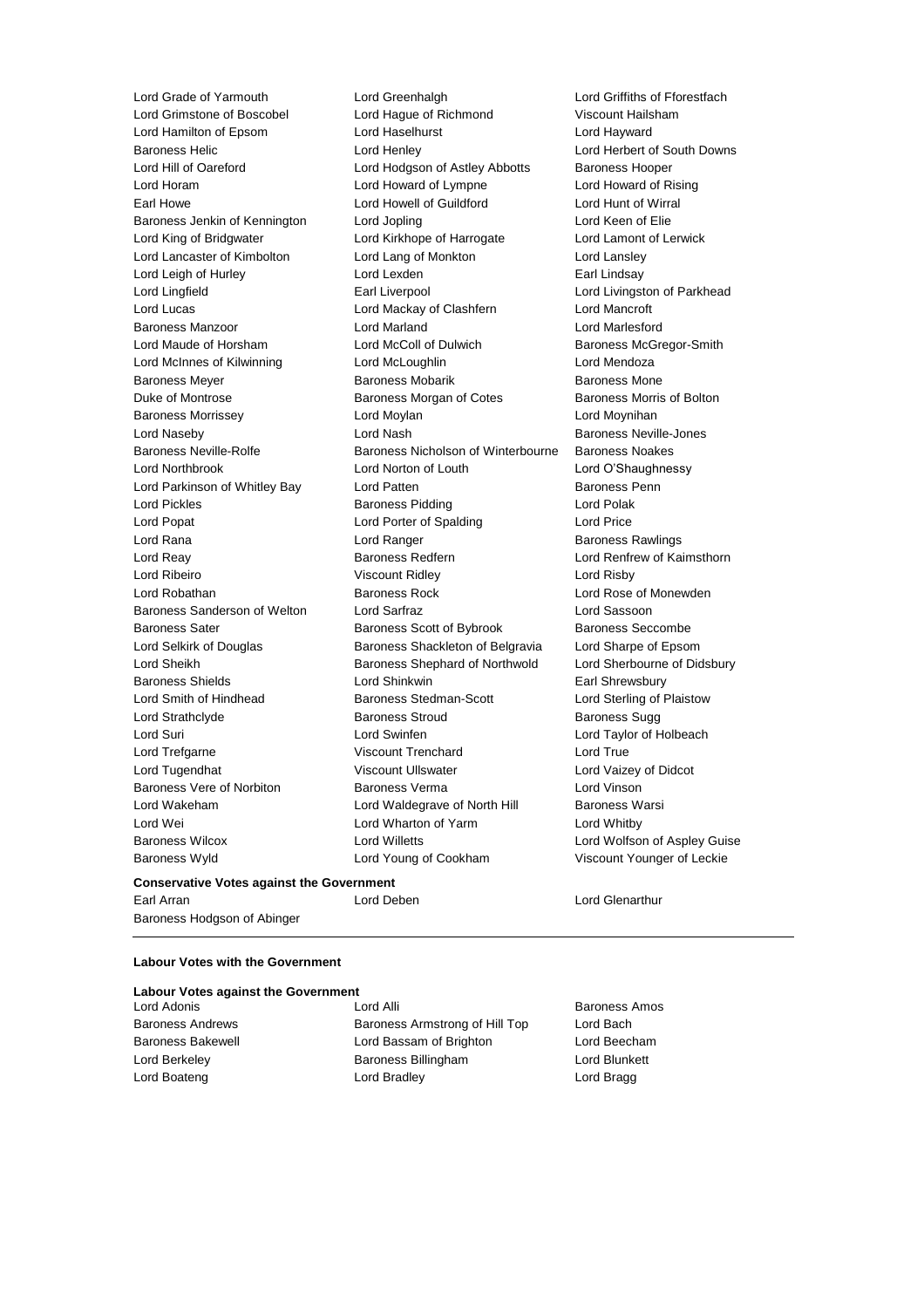Lord Browne of Ladyton Baroness Bryan of Partick Lord Campbell-Savours Lord Carter of Coles Baroness Chakrabarti Lord Clark of Windermere Baroness Clark of Kilwinning Baroness Cohen of Pimlico Lord Collins of Highbury Baroness Corston Baroness Crawley Lord Cunningham of Felling Lord Davidson of Glen Clova Lord Desai **Baroness Donaghy** Lord Donoughue **Baroness Drake** Lord Dubs Lord Eatwell Lord Elder Lord Evans of Watford Lord Faulkner of Worcester Lord Filkin Lord Foulkes of Cumnock Baroness Gale **Lord Glasman** Baroness Golding **Baroness** Golding Lord Goldsmith Baroness Goudie Lord Grantchester Lord Griffiths of Burry Port Lord Grocott Lord Hain Viscount Hanworth Lord Harris of Haringey Lord Haskel Lord Haughey Lord Haworth Baroness Hayman of Ullock Baroness Hayter of Kentish Town Baroness Healy of Primrose Hill Lord Hendy Baroness Henig **Baroness Hilton of Eggardon** Lord Hollick Lord Howarth of Newport Lord Hoyle Lord How Lord Hunt of Kings Heath Lord Hutton of Furness Baroness Jones of Whitchurch Lord Jones Lord Judd **Lord Kennedy of Southwark** Lord Knight of Weymouth Baroness Lawrence of Clarendon Lord Lennie **Lord Lewing Clarendon** Lord Levy Baroness Liddell of Coatdyke Lord Liddle Lord Lipsey Baroness Lister of Burtersett Lord MacKenzie of Culkein Baroness Mallalieu Lord Mandelson Baroness Massey of Darwen Lord Maxton Lord McConnell of Glenscorrodale Baroness McIntosh of Hudnall Lord McKenzie of Luton Lord McNicol of West Kilbride Lord Mendelsohn Lord Mitchell Lord Monks Baroness Morgan of Huyton Lord Morris of Aberavon Baroness Morris of Yardley Lord Murphy of Torfaen Baroness Osamor Lord Pendry Baroness Pitkeathley Lord Ponsonby of Shulbrede Lord Prescott Baroness Primarolo Baroness Prosser Lord Puttnam Baroness Quin Lord Radice Baroness Rebuck Lord Reid of Cardowan Lord Robertson of Port Ellen Lord Rooker Lord Rosser Baroness Royall of Blaisdon Lord Sawyer **Baroness Sherlock** Lord Sikka Viscount Simon **Baroness Smith of Gilmorehill** Baroness Smith of Basildon Lord Snape **Lord Stevenson of Balmacara** Baroness Taylor of Bolton Baroness Thornton **Lord Touhig** Lord Touhig Lord Tunnicliffe Lord Turnberg **Baroness Warwick of Undercliffe** Lord Watson of Invergowrie Lord Watts **Lord West of Spithead** Baroness Wheeler Baroness Whitaker **Lord Whitty Lord Whitty Baroness Wilcox of Newport** Lord Wills Lord Winston Lord Wood of Anfield Baroness Young of Old Scone Lord Young of Norwood Green

#### **Liberal Democrat Votes with the Government**

- **Liberal Democrat Votes against the Government** Lord Addington Lord Alderdice Baroness Bakewell of Hardington
- Baroness Barker Lord Beith Baroness Benjamin Baroness Bonham-Carter of Yarnbury Baroness Bowles of Berkhamsted Lord Bradshaw Baroness Brinton Lord Bruce of Bennachie Lord Burnett Baroness Burt of Solihull Lord Campbell of Pittenweem Lord Chidgey Lord Clement-Jones Lord Dholakia Baroness Doocey Baroness Featherstone Lord Foster of Bath Lord Fox Baroness Garden of Frognal Lord German **Earl Glasgow** Earl Glasgow Lord Goddard of Stockport Lord Greaves **Baroness Grender** Baroness Hamwee Baroness Harris of Richmond Baroness Humphreys Lord Hussain Baroness Hussein-Ece Baroness Janke
	-
- Mandeville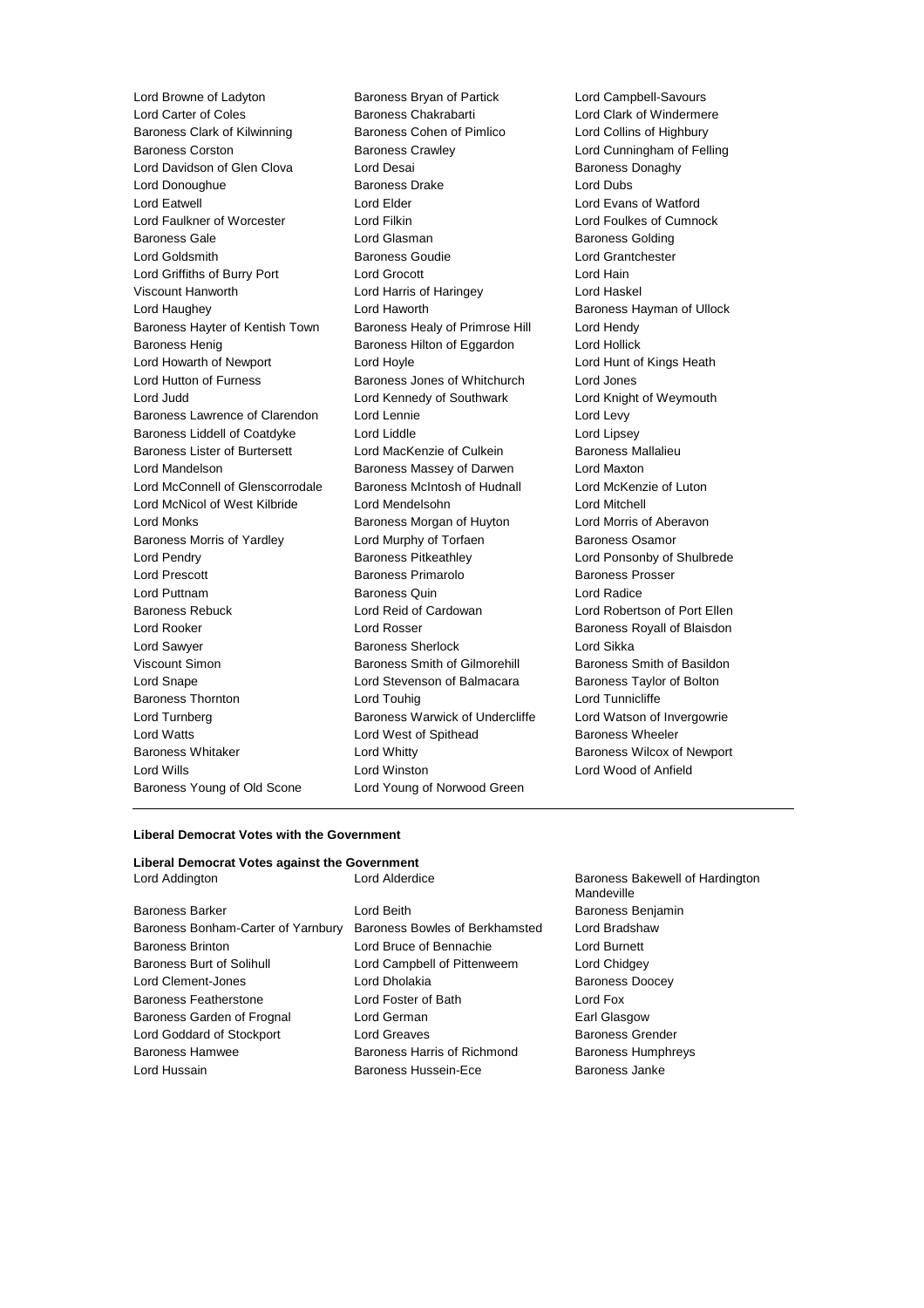Lord McNally Baroness Miller of Chilthorne Domer Lord Newby Baroness Northover Lord Oates Lord Paddick Lord Palmer of Childs Hill Baroness Parminter Baroness Parminter Baroness Pinnock Lord Purvis of Tweed Baroness Randerson Lord Razzall Lord Redesdale Lord Rennard Lord Roberts of Llandudno Baroness Scott of Needham Market Lord Scriven Lord Sharkey Baroness Sheehan **Lord Shipley Baroness Smith of Newnham** Lord Stephen Lord Stoneham of Droxford Lord Storey Lord Strasburger Lord Stunell Lord Taverne Lord Taylor of Goss Moor **Lord Teverson Baroness Thomas of Winchester** Lord Thomas of Gresford Baroness Thornhill Viscount Thurso Lord Tope **Lord Tyler Lord Tyler Baroness Tyler of Enfield** Lord Verjee Lord Wallace of Tankerness Lord Wallace of Saltaire Baroness Walmsley Lord Willis of Knaresborough Lord Wrigglesworth

Baroness Jolly **Communist Control Controls Controls Controls Controls Controls Controls Controls Controls Control**<br>Lord Lee of Trafford **Baroness Ludford** Lord Marks of Her

Lord Marks of Henley-on-Thames

### **Crossbench Votes with the Government**<br>Lord Aberdare **Constant Viscount Brookeborough**

Lord Carey of Clifton Lord Carlile of Berriew Lord Carrington Lord Chartres Earl Cork and Orrery Earl Courtenay of Devon Lord Craig of Radley Viscount Craigavon Lord Dannatt Baroness Deech **Lord Greenway Community** Baroness Hogg Baroness Hogg Lord Janvrin Lord Kakkar Lord Kilclooney Lord Pannick **Lord Patel** Lord Patel **Baroness Prashar** Lord Stirrup Lord Vaux of Harrowden Lord Walker of Aldringham Baroness Watkins of Tavistock Viscount Waverley

### **Crossbench Votes against the Government**

Baroness Boycott **Baroness Brown of Cambridge** Lord Cameron of Dillington Earl Clancarty Baroness Clark of Calton Lord Crisp Lord Cromwell **Lord Curry of Kirkharle** Baroness D'Souza Lord Eames **Baroness Finlay of Llandaff** Lord Freyberg Lord Freyberg Baroness Grey-Thompson Lord Hannay of Chiswick Baroness Hayman Lord Houghton of Richmond Baroness Kidron Lord Krebs Lord Loomba Lord Low of Dalston Baroness Masham of Ilton Baroness O'Loan Lord Powell of Bayswater Lord Ramsbotham Lord Ravensdale Lord Rees of Ludlow Lord Ricketts Earl Sandwich **Lord Singh of Wimbledon** Duke of Somerset Baroness Stern Lord Thurlow Lord Trees

Lord Alton of Liverpool Lord Bichard

Lord Brown of Eaton-under-Heywood Lord Laming Earl Lytton Lord Macpherson of Earl's Court

Lord Trevethin and Oaksey Lord Wilson of Dinton Baroness Young of Hornsey

#### **Bishop Votes with the Government**

### **Bishop Votes against the Government**

Bishop of St Albans

### **Other Votes with the Government**

Lord Austin of Dudley **Lord Bhatia Baroness Fox of Buckley Baroness Fox of Buckley** Lord Gadhia Lord Holmes of Richmond Lord Lupton Lord Maginnis of Drumglass Lord Mann Lord Moore of Etchingham Baroness Stuart of Edgbaston Lord Taylor of Warwick